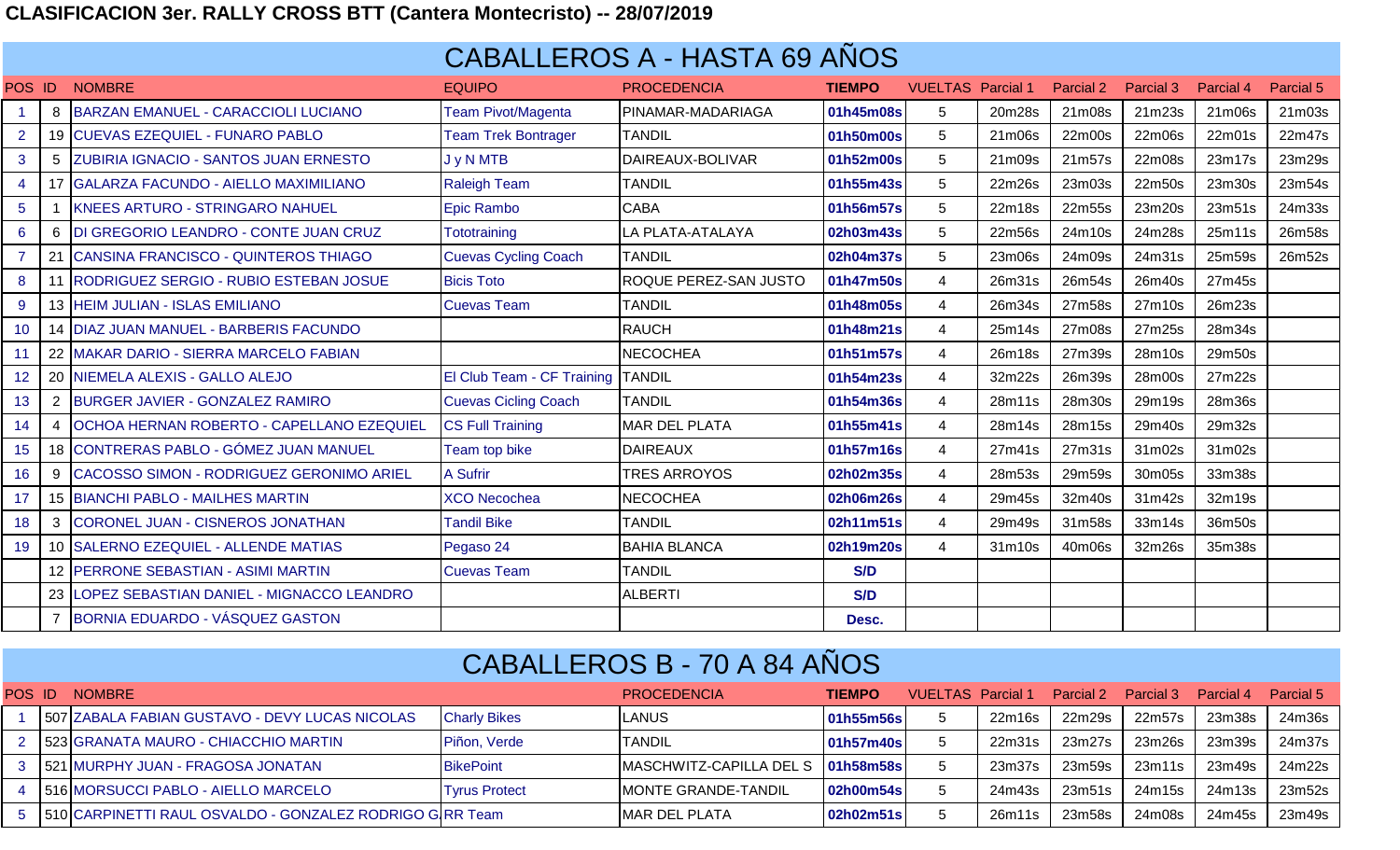| 6              | 527 ASENSOS DAVID - DENICIO SANTIAGO                    | Sram-Merida Argentina        | SALADILLO-CHIVILCOY                             | 02h03m27s  | 5              | 23m04s | 23m49s | 23m41s | 26m14s | 26m39s |
|----------------|---------------------------------------------------------|------------------------------|-------------------------------------------------|------------|----------------|--------|--------|--------|--------|--------|
| $\overline{7}$ | 518 SANTIAGO FAVIO - GUILLARMENC PABLO                  | <b>Ziroox Race Team</b>      | <b>BAHIA BLANCA</b>                             | 02h04m50s  | 5              | 23m10s | 24m52s | 25m10s | 25m38s | 26m00s |
| 8              | 504 GERVASINI MAURO - SANCHEZ VIAMONTE JULIAN           | <b>Team Mercerat</b>         |                                                 | 02h04m51s  | 5              | 24m31s | 24m43s | 24m31s | 25m18s | 25m48s |
| 9              | 501 BARREÑA HUGO - CAÑETE ALEJANDRO DANIEL              | <b>CanBar</b>                | LA PLATA                                        | 02h08m34s  | 5              | 23m48s | 24m40s | 25m25s | 27m07s | 27m34s |
| 10             | 525 ESCUDERO JUAN MANUEL - PERCASSI MARIANO             | <b>Gesell Ciclista</b>       | <b>VILLA GESELL</b>                             | 02h11m34s  | 5              | 25m33s | 25m28s | 26m19s | 27m16s | 26m58s |
| 11             | 506 REINA CRISTIAN - HERMIDA GERARDO                    |                              | Rodados Nene (Huesos and L.DE ZAMORA-ALDO BONZI | 02h11m55s  | 5              | 26m33s | 26m31s | 26m13s | 25m57s | 26m41s |
| 12             | 526 ACOSTA DENIS IVAN - BOSSI PATRICIO                  | GoTeam                       |                                                 | 02h12m46s  | 5              | 25m01s | 26m28s | 26m50s | 27m13s | 27m14s |
| 13             | 529 LEMME NICOLAS MARTIN - ROBLEDO ANTONIO              |                              | <b>MAR DEL PLATA-AZUL</b>                       | 02h17m28s  | 5              | 26m16s | 26m32s | 27m24s | 28m18s | 28m58s |
| 14             | 524 ROUMEC ESTEBAN - LEDESMA MARCOS                     | <b>Fieras</b>                | <b>TANDIL</b>                                   | 02h21m01s  | 5              | 26m14s | 27m37s | 29m05s | 28m37s | 29m28s |
| 15             | 530 RODRIGUEZ GABRIEL - ZAPATA PABLO                    |                              | <b>MAR DEL PLATA</b>                            | 02h21m20s  | 5              | 28m08s | 27m08s | 27m51s | 29m23s | 28m50s |
| 16             | 502 ABELANDO ANDRES - RUCKER DAVID                      |                              | <b>OLAVARRIA</b>                                | 02h24m31s  | 5              | 28m27s | 28m33s | 28m41s | 29m31s | 29m19s |
| 17             | 500 CARICARI MARCELO - AGUILAR SILVIO                   | <b>Epic Bikes Team</b>       | <b>CABA</b>                                     | 02h25m49s  | 5              | 28m15s | 28m42s | 28m18s | 29m37s | 30m57s |
| 18             | 505 GILES JOSÉ - MEDINA AGUSTIN                         | Fernando y Marisa            | ROQUE PÉREZ-LA PLATA                            | 01h57m24s  | $\overline{4}$ | 28m07s | 29m49s | 29m45s | 29m43s |        |
| 19             | 531 PANE GASTON - MARTINEZ SEBASTIAN                    |                              | <b>TANDIL</b>                                   | 01h58m05s  | $\overline{4}$ | 28m05s | 27m36s | 28m05s | 34m19s |        |
| 20             | 517 BRAVO GUSTAVO ADRIAN - ALZOGARAY LUIS ALBERT Zona 5 |                              | TURDERA-M.GRANDE                                | 01h59m35s  | $\overline{4}$ | 27m56s | 29m28s | 30m45s | 31m26s |        |
| 21             | 511 CASTRO RICARDO ARIEL - KEES CHRISTIAN               | Tio Edu - Lo de Felipe       | <b>OLAVARRIA</b>                                | 02h03m00s  | $\overline{4}$ | 29m32s | 29m52s | 31m19s | 32m17s |        |
| 22             | 520 KIHN SILVIO GERMAN - MANCUSO MIGUEL AGUSTIN         | Epecuen                      | <b>CARHUE</b>                                   | 02h03m30s  | $\overline{4}$ | 28m29s | 31m15s | 31m38s | 32m08s |        |
| 23             | 509 GUTIERREZ NICOLAS MATIAS - STEIGERWALD CARLOS       |                              |                                                 | 02h04m38s  | $\overline{4}$ | 28m13s | 31m34s | 32m32s | 32m19s |        |
| 24             | 515 GOMEZ ARIEL - CASTELLANO SEBASTIAN                  | Zona5 Gómez Castellano       | M.GRANDE-ADROGUE                                | 02h11m00s  | $\overline{4}$ | 26m49s | 26m04s | 48m40s | 29m27s |        |
| 25             | 522 PIMIENTA LUIS ANGEL - MARTINEZ CARLOS GABRIEL       | <b>Marcos Paz Biker</b>      | <b>MARCOS PAZ</b>                               | 02h11m12s  | $\overline{4}$ | 36m54s | 30m51s | 31m20s | 32m07s |        |
| 26             | 514 DUFOUR DAMIAN - VACCARO LEANDRO                     | Los Pibes del Oeste          | HURLINGHAM-ITUZAINGO                            | 02h27m55s  | $\overline{4}$ | 29m47s | 52m35s | 31m29s | 34m04s |        |
| 27             | 512 DE PAOLA DIEGO - CARRASCO ALEJANDRO                 | <b>Gasoleros</b>             | <b>CASTELAR</b>                                 | 02h02m34s  | 3              | 36m07s | 47m46s | 38m41s |        |        |
| 28             | 513 MENNA JAVIER - MENNA MAXIMILIANO                    | Los Pura Sangre              | MAR DEL PLATA                                   | 02h03m57s  | 3              | 37m30s | 41m24s | 45m03s |        |        |
| 29             | 528 BENITEZ ANDRES - DUNOGENT LUIS ARIEL                | Rayo carpincho               | LA PLATA-HORNOS                                 | 01h05m58s  | $\overline{2}$ | 31m48s | 34m10s |        |        |        |
|                | 508 BASUALDO JUAN BAUTISTA - ALONSO DIEGO MARTIN        | <b>Epic Bikes</b>            | <b>CAPITAL FEDERAL</b>                          | <b>S/D</b> |                |        |        |        |        |        |
|                | 519 MARTINEZ IGNACIO - RIMOLI EMMANUEL                  | <b>Solis Probikes Tandil</b> | <b>BENITO JUAREZ</b>                            | S/D        |                |        |        |        |        |        |

## CABALLEROS C - 85 A 99 AÑOS

| POS ID | <b>NOMBRE</b>                                 |                           | <b>PROCEDENCIA</b>           | <b>TIEMPO</b> | VUELTAS Parcial 1 |        | Parcial 2 | Parcial 3 | Parcial 4 |
|--------|-----------------------------------------------|---------------------------|------------------------------|---------------|-------------------|--------|-----------|-----------|-----------|
|        | 715 ESCOBAR LEONARDO - SOTILE RAMIRO          |                           | <b>IVILLA GESELL-AZUL</b>    | 01h33m20s     |                   | 22m50s | 23m30s    | 23m21s    | 23m39s    |
|        | 2    720 ANRIQUES DANIEL - CUCCI SEBASTIAN    | NutriSport                | <b>TANDIL</b>                | 01h42m47s     |                   | 24m40s | 25m49s    | 26m05s    | 26m13s    |
|        | 3   719 ALMEIDA ANIBAL - BELSITO JORGE        |                           | TANDIL                       | 01h47m40s     |                   | 25m43s | 27m03s    | 26m36s    | 28m18s    |
|        | 4   713 RIBET MARIANO - PASCUAL GASTON JESUS  | <b>Denicio Bikes</b>      | <b>CHIVILCOY</b>             | 01h48m37s     |                   | 25m39s | 27m25s    | 27m18s    | 28m15s    |
|        | 5   708 BARRIONUEVO ABEL ADRIAN - ARIAS JULIO | <b>Team Barker-Tandil</b> | <b>IVILLA CACIQUE-TANDIL</b> | 01h50m26s     |                   | 26m32s | 27m29s    | 27m21s    | 29m04s    |
|        | 6   703 STINCO RICARDO - ATENCIO WALTER       | <b>Gesell Ciclista 1</b>  | <b>IVILLA GESELL</b>         | 01h52m16s     |                   | 26m56s | 28m11s    | 28m47s    | 28m22s    |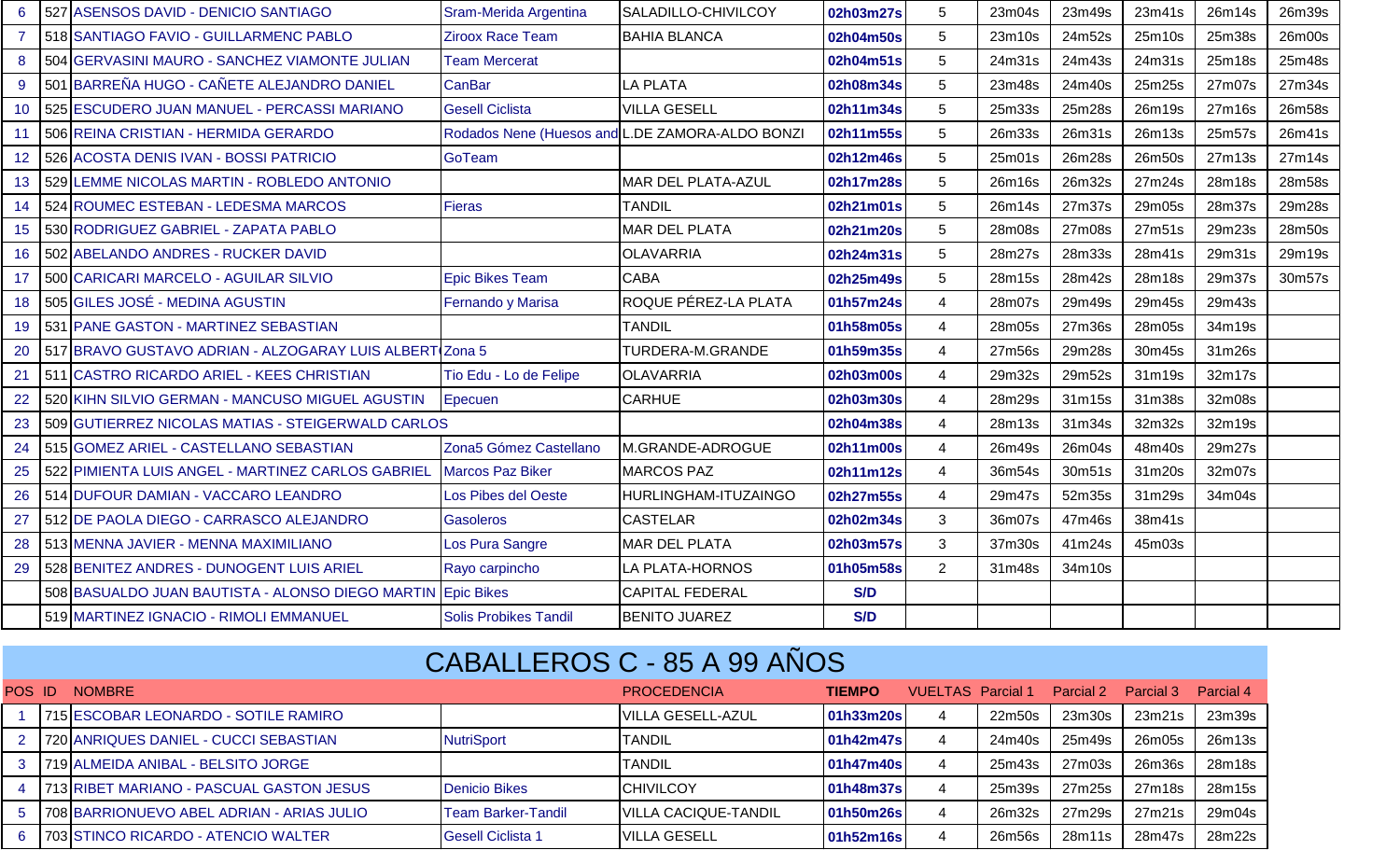|                 | 709 CASSANI DIEGO - CAPURRO MARCELO                      | Tototrainig               | <b>LA PLATA</b>         | 01h53m13s  | 4              | 27m03s | 28m38s | 28m53s | 28m39s |
|-----------------|----------------------------------------------------------|---------------------------|-------------------------|------------|----------------|--------|--------|--------|--------|
| 8               | 718 MILAN SEBASTIAN - GONZALEZ THILL CAMILO              | Los Ocupasenderos         | <b>TANDIL</b>           | 01h53m15s  | 4              | 27m09s | 27m44s | 28m55s | 29m27s |
| 9               | 702 RIVE SERGIO ALEJANDRO - PALOMO FABIAN                | <b>CS Full Training</b>   | <b>MAR DEL PLATA</b>    | 01h54m25s  | 4              | 27m52s | 28m14s | 28m16s | 30m03s |
| 10 <sup>°</sup> | 700 BECKER FEDERICO - DICEMBRILE GUILLERMO               | Team los pezones rosados  | BS.AS.-LUIS GUILLON     | 01h55m58s  | 4              | 29m17s | 27m53s | 29m30s | 29m18s |
| 11              | 717 CORANI DARIO - BURCKHARDT ROBERTO                    | <b>CGO-Sport Training</b> | <b>MAR DEL PLATA</b>    | 01h58m48s  | 4              | 28m15s | 28m17s | 31m36s | 30m40s |
| 12              | 724 HERRERA ROQUE - CASTETS RICARDO                      | Los Yarara                | <b>RAUCH</b>            | 02h00m42s  | 4              | 30m08s | 29m10s | 29m57s | 31m27s |
| 13              | 721 ORQUEDA ADRIAN - PEREZ HUGO                          | <b>CS Full Training</b>   | <b>MAR DEL PLATA</b>    | 02h06m46s  | 4              | 30m58s | 30m52s | 30m50s | 34m06s |
| 14              | 701 JEREZ PABLO - MUSI GASTÓN                            | <b>Gonnet bell</b>        | <b>LA PLATA</b>         | 01h34m28s  | 3              | 29m32s | 31m28s | 33m28s |        |
| 15              | 710 D'EUGENIO EMANUEL FEDERICO - TOUCEDA DANIEL          | Menini-Mapuche Btt        | <b>QUILMES</b>          | 01h35m18s  | 3              | 30m22s | 32m11s | 32m45s |        |
| 16              | 707 DANESE MAXIMILIANO - PERINI GUSTAVO                  | Rodados Claudio 2         |                         | 01h38m43s  | 3              | 30m03s | 33m12s | 35m28s |        |
| 17              | 711 BASCARAN DANIEL - LOGARZO EVARISTO                   | <b>Denicio Bikes</b>      | <b>CHIVILCOY</b>        | 01h39m13s  | 3              | 30m54s | 34m22s | 33m57s |        |
| 18              | 705 RUGGIERI NICOLAS - FRITZLER HERNAN                   |                           |                         | 01h55m07s  | 3              | 34m57s | 36m27s | 43m43s |        |
| 19              | 712 SPIECKER ADRIAN ENRIQUE - OLMOS MAXIMILIANO HEZONA 5 |                           | <b>BURZACO-LAVALLOL</b> | 01h06m58s  | $\overline{2}$ | 32m23s | 34m35s |        |        |
| 20              | 704 STAFFOLANI MANUEL - RIESGO GUSTAVO                   | Los Chinwenwenchas        | GONNET-V.ELISA          | 01h07m40s  | $\overline{2}$ | 31m07s | 36m33s |        |        |
| 21              | 716 RIZZARDI MARIANO - TEMPONE JUAN JOSE                 | <b>CGO-Sport Training</b> | <b>MAR DEL PLATA</b>    | 37m22s     |                | 37m22s |        |        |        |
| 22              | 706 SORIA VICTOR - BILLALON MIGUEL                       |                           |                         | 40m50s     | 1              | 40m50s |        |        |        |
|                 | 714 CASTAÑARES ALFREDO - MENDOZA ALEJANDRO               | <b>Gesell Ciclista</b>    | <b>VILLA GESELL</b>     | <b>S/D</b> |                |        |        |        |        |
|                 | 723 TROTTA GERARDO HERNAN - ANDERETE CLAUDIO AD Fabian   |                           | <b>MAR DEL PLATA</b>    | <b>S/D</b> |                |        |        |        |        |

| <b>CABALLEROS D - 100 ANOS Y MAS</b> |  |
|--------------------------------------|--|
|                                      |  |
|                                      |  |
|                                      |  |

| POS ID | <b>NOMBRE</b>                                                        | <b>EQUIPO</b>        | <b>PROCEDENCIA</b> | <b>TIEMPO</b> | <b>VUELTAS</b> Parcial 1 |        | <b>Parcial 2</b> | <b>Parcial 3</b> | Parcial 4 |
|--------|----------------------------------------------------------------------|----------------------|--------------------|---------------|--------------------------|--------|------------------|------------------|-----------|
|        | 401 GOMEZ ADOBATTI MIGUEL - BIBBO GUSTAVO                            | Los Amigos           | <b>BALCARCE</b>    | 01h36m43s     | 4                        | 25m12s | 23m41s           | 23m43s           | 24m07s    |
|        | 412 COLAVITA MARCELO FABIAN - VILICICH SIXTO GASTONLOS Diplomados    |                      | <b>BALCARCE</b>    | 01h46m48s     | 4                        | 26m04s | 26m47s           | 26m51s           | 27m06s    |
| 3      | 415 HAAG GUSTAVO - FOCHE GUILLERMO                                   | <b>El Malon</b>      | CABA-TEMPERLEY     | 01h51m52s     | 4                        | 26m17s | 26m48s           | 29m25s           | 29m22s    |
|        | 411 MARTIN DANIEL ADOLFO - SANCHEZ ECHEVARRIA LEACuevas Team         |                      | <b>TANDIL</b>      | 01h53m40s     | 4                        | 27m20s | 28m07s           | 28m42s           | 29m31s    |
| 5      | 413 AGÜERO JAVIER - ALVAREZ OSCAR ANTONIO                            | <b>Puro Bikes</b>    | <b>MARCOS PAZ</b>  | 01h56m26s     | 4                        | 28m35s | 28m22s           | 29m27s           | 30m02s    |
| 6      | 406 MIQUELARENA CARLOS PABLO - HEIZENRREDER FEDILA Chevy y el Falcon |                      | LA PLATA-PINAMAR   | 02h00m00s     | 4                        | 29m23s | 30m11s           | 30m09s           | 30m17s    |
|        | 400 LOPEZ ROBERTO ISMAEL - ISTILLARTE JORGE                          |                      | MADARIAGA-TANDIL   | 02h03m03s     | 4                        | 28m31s | 29m10s           | 30m09s           | 35m13s    |
|        | 404 MOGRABI ALEJANDRO - CAVODEVILLA CLAUDIO                          | Rodados Claudio 4    |                    | 02h04m02s     | 4                        | 31m12s | 29m59s           | 29m59s           | 32m52s    |
| 9      | 405 VERCESI JORGE - MEIER CARLOS                                     | <b>Carilo Bikers</b> | <b>CARILO</b>      | 02h07m48s     | 4                        | 30m14s | 31m39s           | 32m17s           | 33m38s    |
| 10     | 409 FERNANDEZ JORGE - PELLEGRINI LUIS FABIAN                         |                      | <b>LA PLATA</b>    | 01h20m22s     | 3                        | 26m12s | 27m22s           | 26m48s           |           |
|        | 408 FRASCHINA GASTON - TREJO RICARDO PABLO                           | Denicio Bikes        | <b>CHIVILCOY</b>   | 01h37m37s     | 3                        | 31m43s | 33m20s           | 32m34s           |           |
| 12     | 403 CONSALVO ROBERTO - DAGUERRE JULIO                                | Rodados Claudio 1    |                    | 01h52m48s     | 3                        | 34m44s | 39m01s           | 39m03s           |           |
| 13     | 1414   YACOVINO CARLOS - SARRIA GUSTAVO                              | <b>Yayo Bikes</b>    |                    | 01h28m52s     | 2                        | 43m42s | 45m10s           |                  |           |